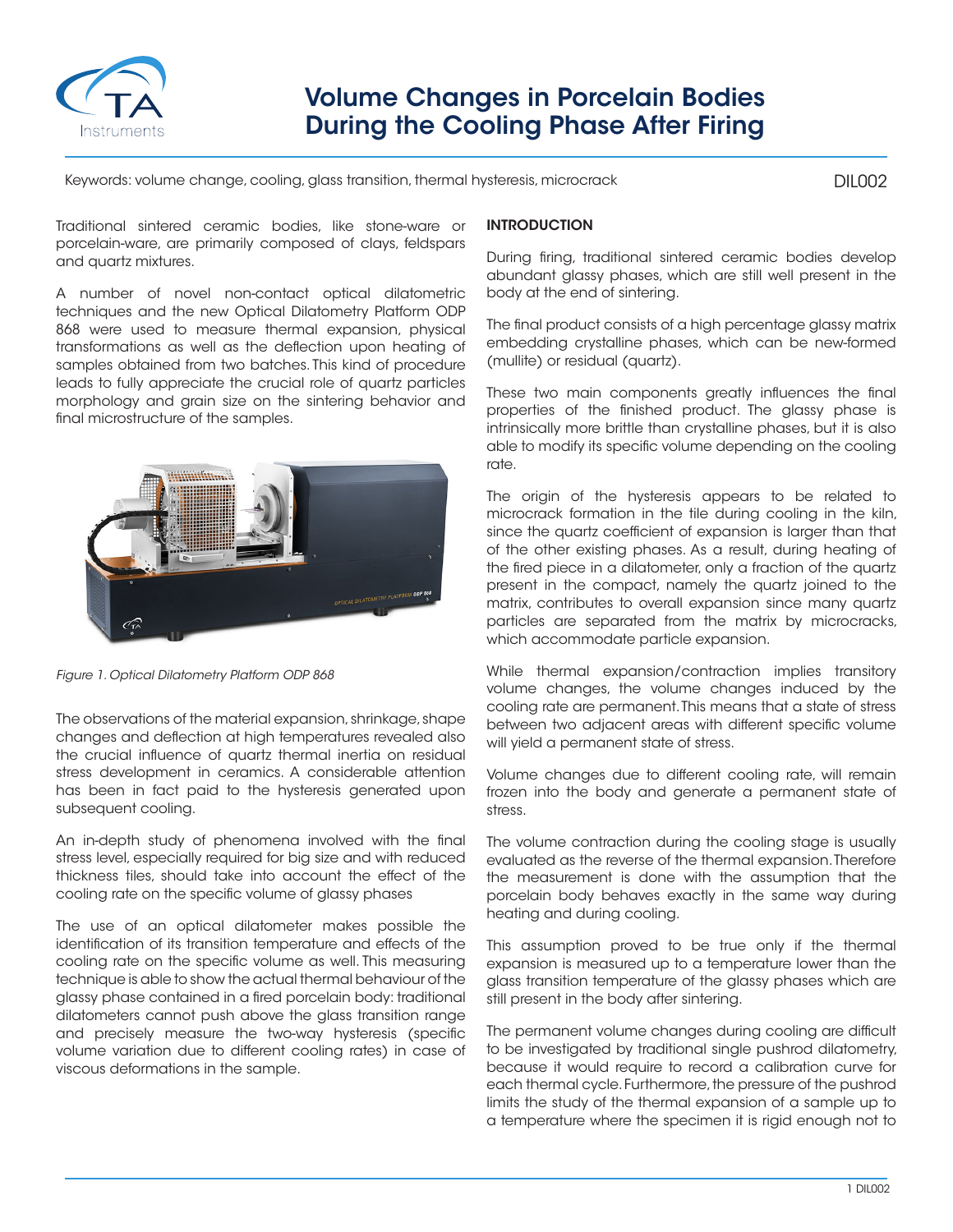be deformed by the pressure of the rod, thus below the glass transition temperature range.

### EXPERIMENTAL

Thermal expansion and flexion tests were performed on porcelain body samples to investigate the amount and effects of their volume changes during cooling.

Due to the high percentage of glassy phase, the porcelain body samples could be successfully investigated with optical no-contact instruments.

The optical dilatometer mode of ODP 868 allows to carry out thermal expansion measurements with no contact and no interference caused by the measuring system. This method thus provides an absolute measurement. Two beams of lights illuminate both the ends of the specimen, which is placed horizontally into the furnace, and two digital cameras capture the images of the last two hundreds microns of each tip.

The specimen, completely free to expand or contract, is measured by the image that it projects on an image sensor. The practical applications of this kind of dilatometer are varied and they include all fields in which it is important to know the thermomechanical behaviour of the materials even when the sample has a viscous behaviour.

On the other hand, the fleximeter mode of ODP 868 allows to perform flexion measurements with no contact with the samples tested. During the analysis, a small sample bar is suspended between two holding rods 70 mm spaced, while a camera frames the centre of the sample, which moves downward or upward during the heat treatment without applying any external load.

### RESULTS AND DISCUSSION

The Optical Dilatometer provides the means to identify transition temperatures and effects of the cooling rate on the specific volume as well.

The magnitude of the volume change is directly linked to microcracks formation, to the amount of glassy phase in



*Figure 2. Specimen (50x5x5 mm) of body layer only of a glazed porcelain tile (glaze was removed with an electric saw) prepared for horizontal dilatometry test*

the porcelain body and to the original cooling rate in the industrial kiln.

Microcracking can be correlated with the hysteresis of the coefficient of thermal expansion during heating and cooling. At dilatometer peak test temperature (1000 °C), which is higher than the transformation temperature of the glassy phase in the matrix, the quartz particles bind again to the matrix.

During cooling (Figure 3), the existing phases remain bonded until the temperature of 573 °C where the coefficients of thermal expansion of all phases are similar and the cooling rate is slow.

When the quartz shrinks abruptly at 573 °C, almost all the quartz is chemically bound to the matrix and contributes to overall tile shrinkage. As a result, at this temperature, the test piece coefficient of thermal expansion during cooling must be greater than that found during heating. In accordance with this assumption, the magnitude of the hysteresis, must be directly related to microcrack concentration, or to the quartz content detached from the matrix. These cracks, acting by themselves or in combination with large pores, constitute fracture-initiating flaws that contribute to body failure.

Figure 4 shows the result of the application of a slow cooling to a porcelain tile specimen taken from industrial manufacturing to investigate the effects of the amount of glassy phases.

This test was carried out heating the specimen at 10 °C/min up to 1000 °C and then cooling it slowly at 2 °C/min down to 500 °C, reheating at 5 °C/min up to 1000 °C and cooling again at 2°C/min down to room temperature.

The analysis of the behavior is very interesting: during the first heating at 10 °C/min, the curve apparently does not show



*Figure 3: thermal hysteresis during the optical dilatometer test.*

any unusual behavior. In fact, it is possible to clearly see the quartz transition, but after that, there are other two changes in slope at 764 °C and 904 °C. Above this temperature,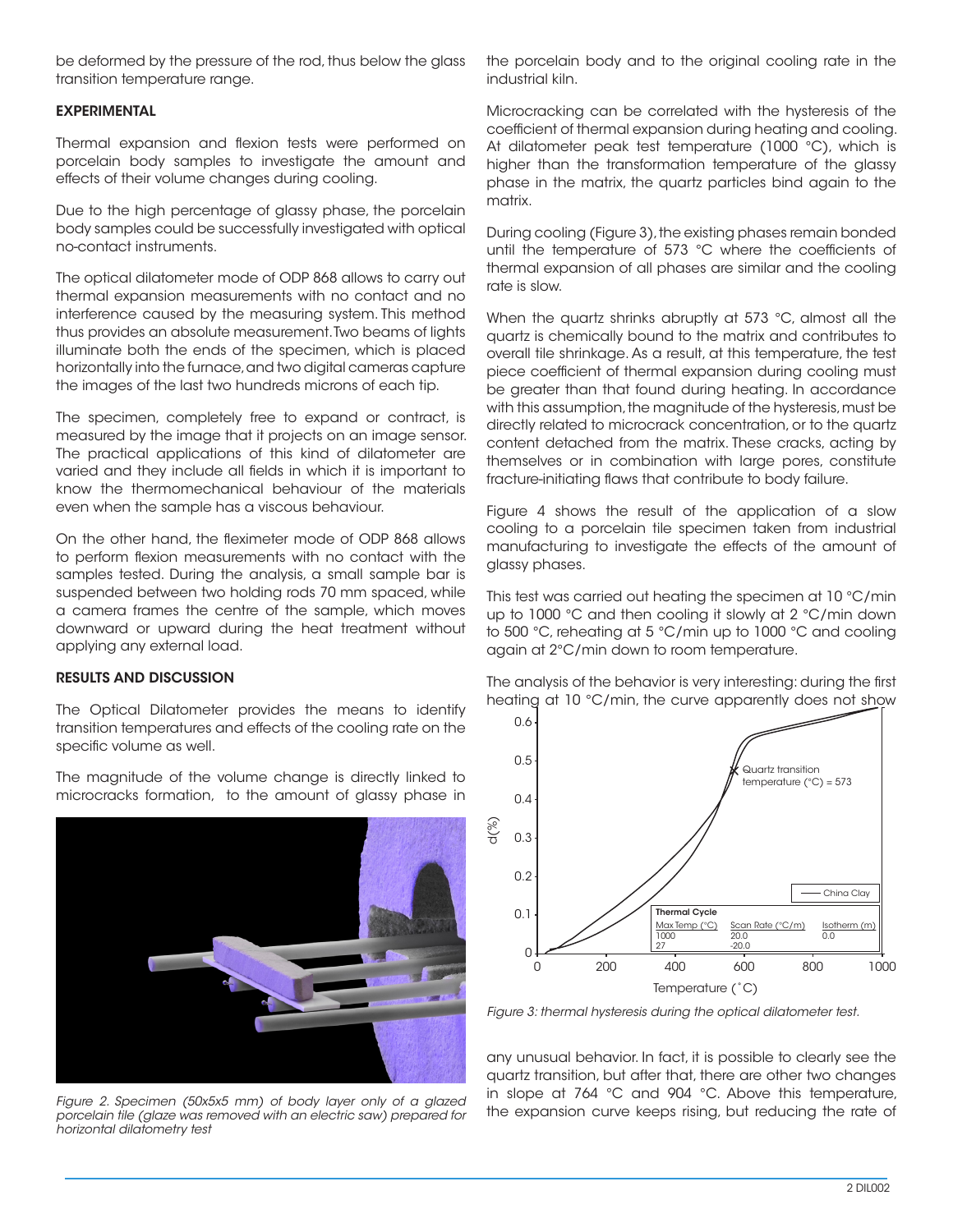

#### Temperature (˚C)

*Figure 4. Thermal expansion curve of a porcelain tile sample, effects of the application of a slow cooling*

#### expansion.

The change in slope at 764 °C is indeed the glass transition of the glassy phase, while the decreased rate of expansion above 904 °C is due to the volume reduction of the glassy phase. At these temperatures (more than 100 °C above the Tg), the viscosity of the glassy phase is decreasing exponentially according to the Arrhenius law and the glass rearranges it lattice to a smaller volume.

This volume reduction is due to the fact that the specimen was cooled very quickly in the industrial firing kiln, and the volume of the glass is the one corresponding to a fast cooling. Reheating the specimen, overcoming the Tg, the glassy phase is rearranging to a lower volume state.

In fact the reduction in volume takes place even during the subsequent cooling stage at 2 °C down to Tg.

The following part of the graph is a reheating at 5 °C/m, which follows the same path of the cooling at 2 °C/min up to the Tg. Above the Tg, the reduction in the rate of expansion, which gives rise to a volume reduction, is again apparent.

The last cooling at 2 °C per minute down to room temperature is parallel to the curve recorded in the first heating at 10 °C/ min, but is quite lower on the Y axis.

Comparing the dimension of the sample on the Y axis at zero expansion, it is possible to see that the change in volume due to slow cooling is equivalent to the expansion over occurred in the temperature range 25- 200 °C.

Despite the fact that the slope of the two curves is the same, i.e the thermal expansion coefficient does not change, the volume may undergo permanent changes. A permanent state of stress may build up between different areas of the ceramic ware that have been cooled at a different rate, even if they have the same thermal expansion coefficient. The situation become even more complicated in case of glazed porcelain stoneware bodies, where a nearly 50% of feldspars is used in fast firing compositions and a plentiful glassy phase is therefore produced during sintering.

This difference in glassy phases density justifies the hysteresis shown by the bending curve in Figure 5. The optical fleximeter, in fact, allows the analysis of differential state of stress built up during the cooling on the upper and lower side of the ware. It is a common practice in the ceramic tile industry to use differential cooling to control the planarity of the finished product. High amount of stress in the final product may result in difficulties in cutting and it may lead to reduction in toughness. Figure 5 shows the result of a fleximetry analysis on a specimen cut from a typical glazed porcelain tile.

The behavior of the curve under heating is as expected: the glaze is under compression, then the specimen upon heating become concave, so the curve goes down. This is because the thermal expansion coefficient of the body is higher than the thermal expansion of the glaze, then, upon heating, the body becomes longer than the glaze and the specimen becomes concave. The flexion curve reaches a minimum in correspondence of the quartz transition, because at this temperature the body reaches its maximum thermal expansion coefficient. After the minimum, the bending starts decreasing and the curve starts rising upward, up to the point it stabilizes below the zero line. This is the typical behavior of a correct state of compression of the glaze onto the body: above the coupling temperature the compressive stresses between the glaze and the body are released and the specimen is still slightly concave.

The cooling curve is expected to show the reverse behavior, but instead the flexion follows a different path. The cooling curve in Figure 4 is all below the curve measured during the heating.



*Figure 5. Flexion curve of a glazed porcelain tile, heating and cooling*